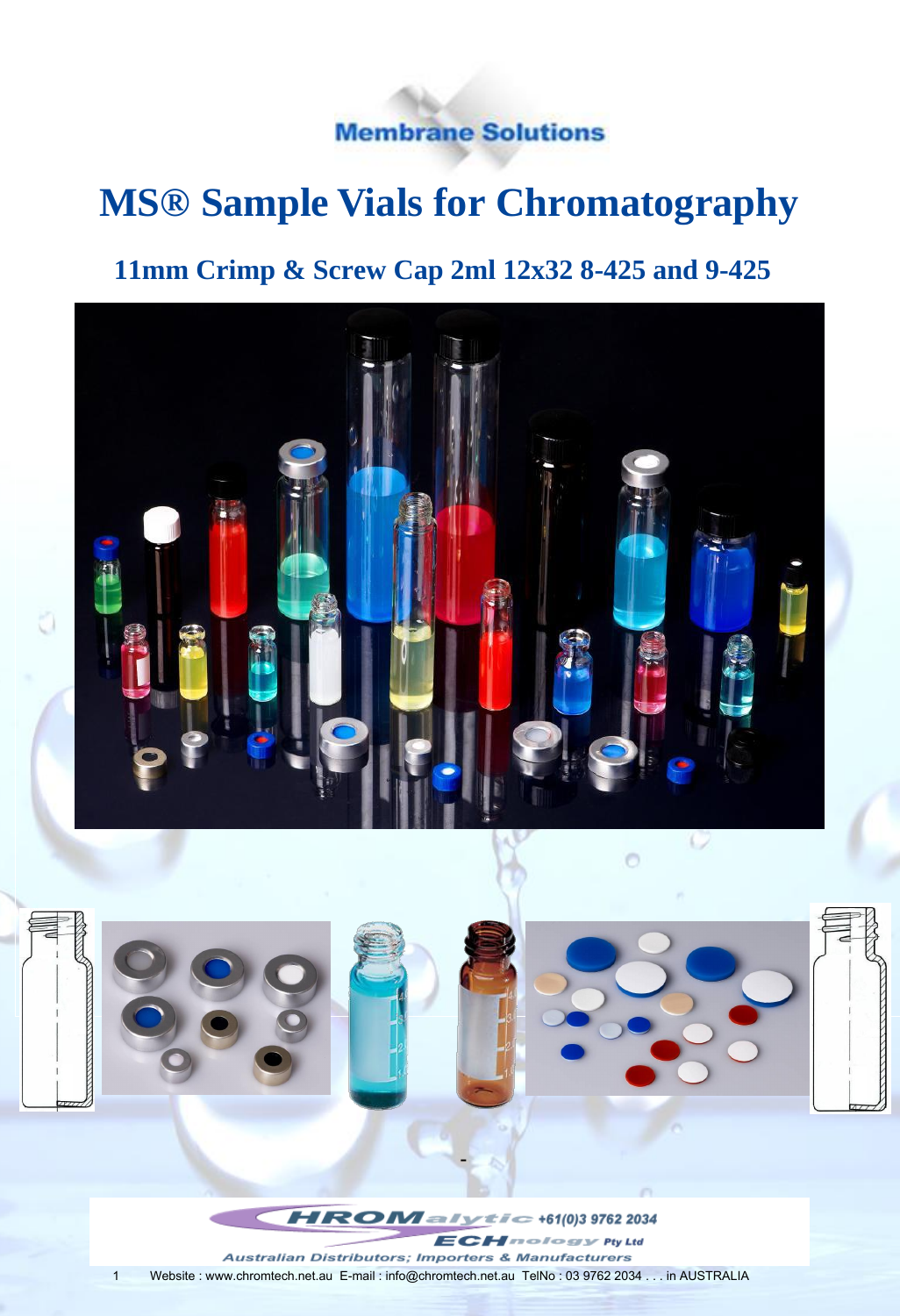#### **MS® Sample Vials**

MS® Sample vial are made from first hydrolytical class, borosilicate glass, compliant with the requirements of U.S. and European Pharmacopeia which improves your laboratory productivity, by reducing costs and saving time. These products considerably reduce the risk of analytical test results compromised by ghost peaks, damaged needles or dislodged septa, decreasing analysis failures and sample reruns.

MS® offer Type 1, 51-expansion glass vials and type-2, 33- expansion glass vials.

#### **Feature**

- **•** LCGC certificate
- High quality glass Type 1, 51-expansion glass (clear and amber) and type-2, 33- expansion glass (only clear)
- Computerized camera system for quality control throughout the ma nufacturing process to test critical dimensions, including Height, Di ameter, Bottom Thickness and Neck/Thread.
- Compatible with a wide range of HPLC, LCMS and GC Instruments
- Pre-packs including 100 vials and caps for ease and convenience in ordering
- Vials and caps and septas also available separately
- Meet standards set by governing bodies
- Tightest dimensional tolerances in industry

### **Application**

- HPLC instruments
- LCMS instruments
- GC instruments

#### **Vial Closures Guide**

Available in three types: crimp, snap and screw cap.

| Cap Design | <b>Strength Design</b> | Comments       |
|------------|------------------------|----------------|
| Crimp      | Excellent seal         | Requires tools |
| Snap       | Moderate seal          | Fast, no tools |
| Screw      | <b>Excellent</b> seal  | Universal      |







HROMan  $\tau \tau = 61(0)397622034$ nology Pty Ltd Australian Distributors; Importers & Manufacturers 2 Website : www.chromtech.net.au E-mail : info@chromtech.net.au TelNo : 03 9762 2034 . . . in AUSTRALIA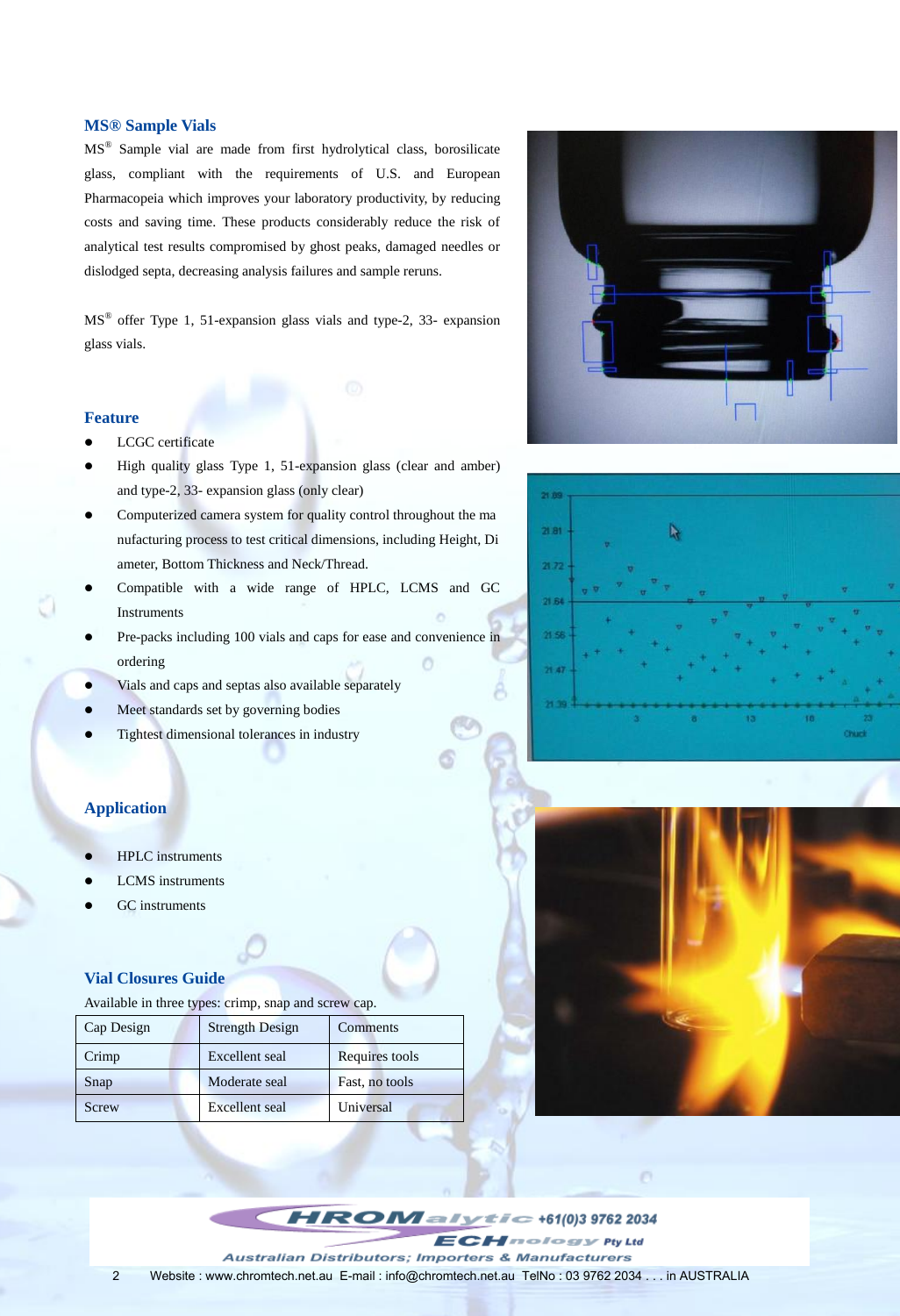#### **Septa Selection Guide**

PTFE

- Recommended for single injection application.
- Ideal for use in MS applications
- Excellent solvent resistance and chemical compatibility
- Does not reseal upon punching
- Not for Long-term sample storage

#### PTFE/Silicone

- Recommended for multiple injection and sample storage
- Excellent resealing
- PTFE chemical resistance until punctured, then will have the chemical compatibility of silicone
- Working temperature range from -40  $\degree$  to 200  $\degree$
- Pre-slit PTFE/Silicone
- Prevent vacuum formation in vials
- Eliminates coring from bottom draw-port needles
- Good resealing capabilities
- Recommended for multiple injections
- PTFE chemical resistance until punctured, then will have the chemical compatibility of silicone
- Working temperature range from -40  $\degree$  to 200  $\degree$

### **Vials Selection Guide**

- Type 1, 51-expansion borosilicate glass
- type-2, 33- expansion glass
- Deactivated glass (DV)

Treated with gas phase reactive organosilane to produce a hydrophobic glass surface. Can be stored indefinitely.

 Headspace Vials Uniform glass thickness which insures even heat distribution for consistent sampling reliability.







 $\circ$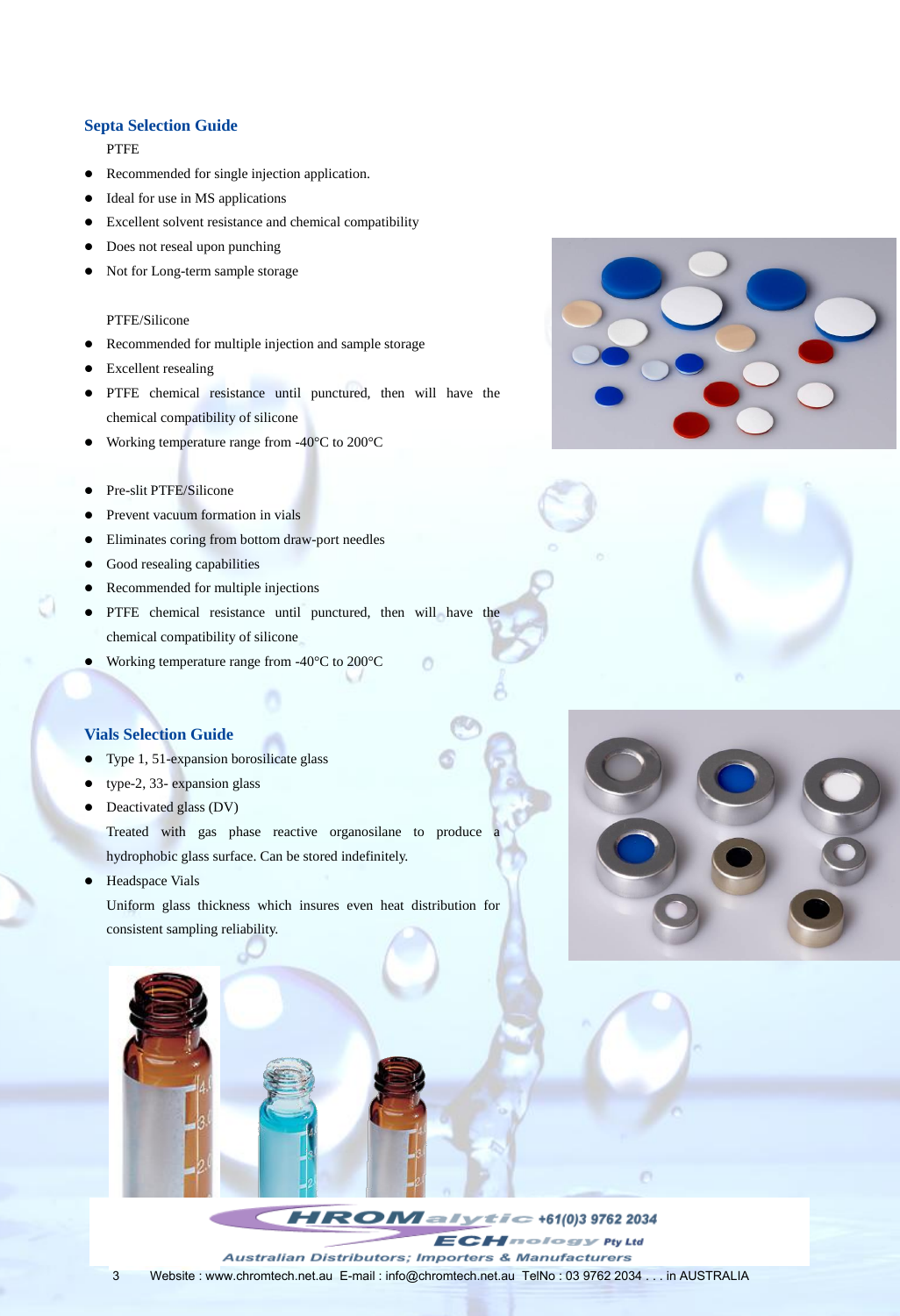### **Ordering Information**

|                            | <b>Screw Top, Standard Opening Vials</b>                                                  |             |
|----------------------------|-------------------------------------------------------------------------------------------|-------------|
| Part No.                   | <b>Description</b>                                                                        | Unit        |
| LBSV012C                   | 2ml Clear vial, 8-425 screw top                                                           |             |
| LBSV032C                   | 2ml Clear vial, 8-425 screw top, graduated with writing area                              |             |
| LBSV012A                   | 2ml Amber vial, 8-425 screw top                                                           |             |
| LBSV032A                   | 2ml Amber vial, 8-425 screw top, graduated with writing area                              | $100$ /pk   |
|                            | Screw caps - 8-425, polypropylene plastic for standard screw top vial                     |             |
| LBSV012                    | Black screw cap with hole, for 2ml 8-425 screw top vial                                   | $100$ /pk   |
| LBSV032                    | Blue screw cap with hole, for 2mL 8-425 screw top vial                                    | $100$ /pk   |
| Septa for 8-425 Screw caps |                                                                                           |             |
| LBSV02RS                   | White PTFE/red silicone septa, for 2ml 8-425 screw top vial                               | $10000$ /pk |
| LBSV02SS                   | Red PTFE/white silicone septa, for 2ml 8-425 screw top vial                               | $10000$ /pk |
|                            | Screw caps + Septa for standard screw top vial                                            |             |
| LBSV012CRS                 | White PTFE/red silicone septa $+$ Black screw cap with hole, for 2ml 8-425 screw top vial | $100$ /pk   |
| LBSV012CSS                 | Red PTFE/white silicone septa + Black screw cap with hole, for 2ml 8-425 screw top vial   | $100$ /pk   |

| <b>Screw Top, Wide Opening Vials</b>                                      |                                                                                          |             |  |
|---------------------------------------------------------------------------|------------------------------------------------------------------------------------------|-------------|--|
| Part No.                                                                  | <b>Description</b>                                                                       | Unit        |  |
| LBSV002C                                                                  | 2ml Clear vial, 9-425 screw top                                                          | $100$ /pk   |  |
| LBSV022C                                                                  | 2ml Clear vial, 9-425 screw top, graduated with writing area                             | $100$ /pk   |  |
| LBSV002A                                                                  | 2ml Amber vial, 9-425 screw top                                                          | $100$ /pk   |  |
| LBSV022A                                                                  | 2ml Amber vial, 9-425 screw top, graduated with writing area                             | $100$ /pk   |  |
| Screw caps - 9-425, polypropylene plastic for Wide Opening screw top vial |                                                                                          |             |  |
| LBSV002                                                                   | Blue screw cap with hole, for 2ml 9-425 screw top vial                                   | $100$ /pk   |  |
| Septa for 9-425 Screw caps                                                |                                                                                          |             |  |
| LBSV03RS                                                                  | White PTFE/red silicone septa, for 2ml 9-425 screw top vial                              | $10000$ /pk |  |
| LBSV03SS                                                                  | Red PTFE/white silicone septa, for 2ml 9-425 screw top vial                              | $10000$ /pk |  |
| LBSV23SS                                                                  | Blue PTFE/white silicone septa, Pre-slit, for 2mL 9-425 screw top vial                   | $10000$ /pk |  |
| Screw caps + Septa for Wide Opening screw top vial                        |                                                                                          |             |  |
| LBSV002CRS                                                                | White PTFE/red silicone septa $+$ Blue screw cap with hole, for 2ml 9-425 screw top vial | $100$ /pk   |  |
| LBSV102CSS                                                                | Red PTFE/white silicone septa + Blue screw cap with hole, for 2ml 9-425 screw top vial   | $100$ /pk   |  |
| LBSV222CSS                                                                | Blue PTFE/white silicone septa, $Pre-slit + Blue$ screw cap with hole, for 2ml 9-425     | $100$ /pk   |  |
|                                                                           | screw top vial                                                                           |             |  |



 $H$ **ROM** alytic +61(0)3 9762 2034 **ECHnology Pty Ltd** Australian Distributors; Importers & Manufacturers 4 Website : www.chromtech.net.au E-mail : info@chromtech.net.au TelNo : 03 9762 2034 . . . in AUSTRALIA

O.

 $\mathcal{L}$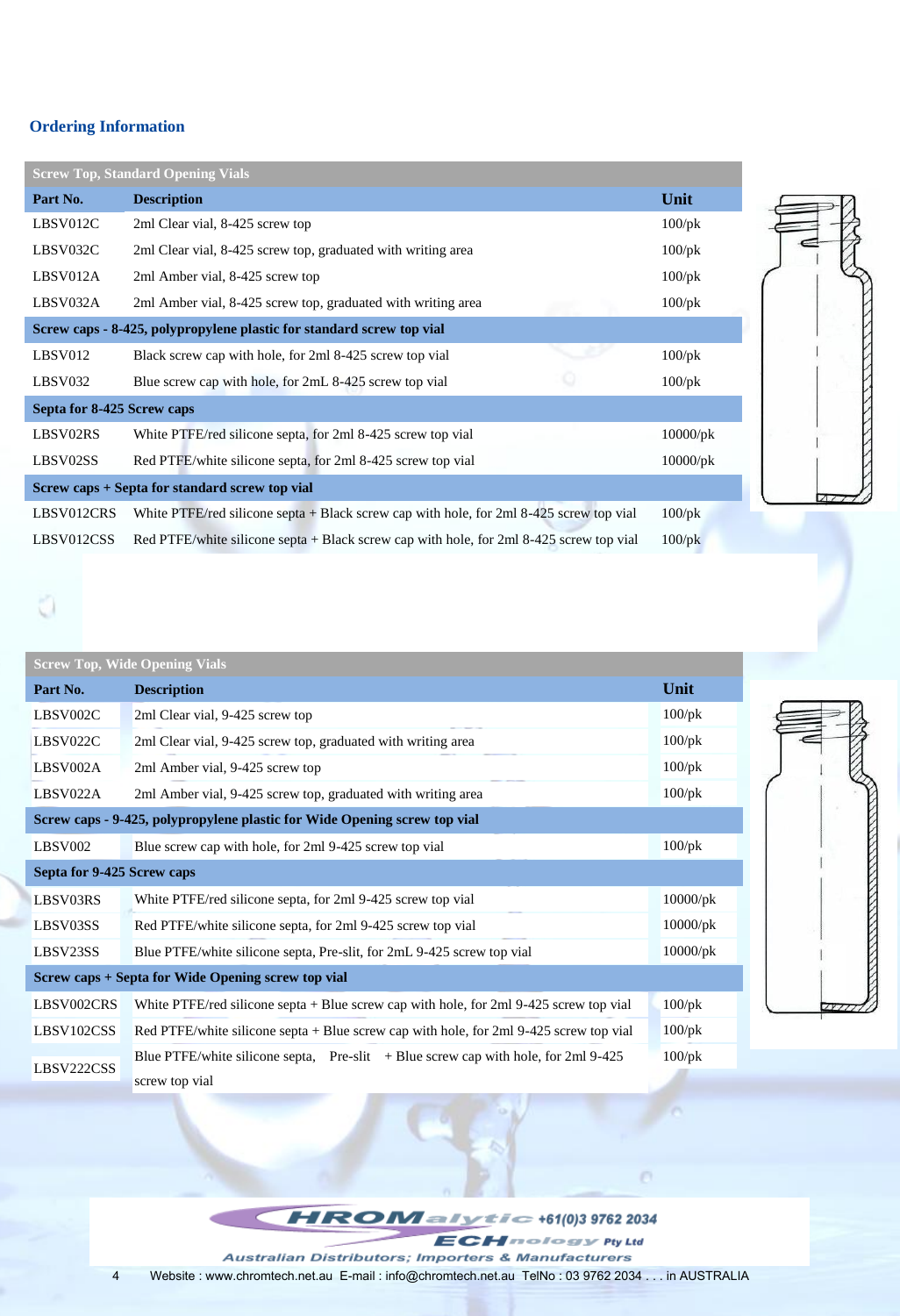| <b>Crimp Top, Wide Opening Vials</b>                          |                                                                       |             |  |  |
|---------------------------------------------------------------|-----------------------------------------------------------------------|-------------|--|--|
| Part No.                                                      | <b>Description</b>                                                    | Unit        |  |  |
| LBSV042C                                                      | 2ml Clear vial, crimp top                                             | $100$ /pk   |  |  |
| LBSV062C                                                      | 2ml Clear vial, crimp top, graduated with writing area                | $100$ /pk   |  |  |
| LBSV042A                                                      | 2ml Amber vial, crimp top                                             | $100$ /pk   |  |  |
| LBSV062A                                                      | 2ml Amber vial, crimp top, graduated with writing area                | $100$ /pk   |  |  |
| Crimp seal - aluminum cap with large hole, for crimp top vial |                                                                       |             |  |  |
| LBSV022                                                       | Aluminium cap 11 mm for 2ml crimp top vial                            | $100$ /pk   |  |  |
| Septa for Crimp seal - aluminum cap                           |                                                                       |             |  |  |
| LBSV04RS                                                      | White PTFE/red silicone septa, for 2ml crimp vial                     | $10000$ /pk |  |  |
| LBSV04SS                                                      | Red PTFE/white silicone septa, for 2ml crimp vial                     | $10000$ /pk |  |  |
| Aluminum cap + Septa for Wide Opening Crimp top vial          |                                                                       |             |  |  |
| LBSV112CRS                                                    | White PTFE/red silicone septa+ Aluminium cap, for 2ml crimp top vial  | $100$ /pk   |  |  |
| LBSV122CRS                                                    | Red PTFE/white silicone septa + Aluminium cap, for 2ml crimp top vial | $100$ /pk   |  |  |
|                                                               |                                                                       |             |  |  |







**ECHnology Pty Ltd** Australian Distributors; Importers & Manufacturers 5 Website : www.chromtech.net.au E-mail : info@chromtech.net.au TelNo : 03 9762 2034 . . . in AUSTRALIA